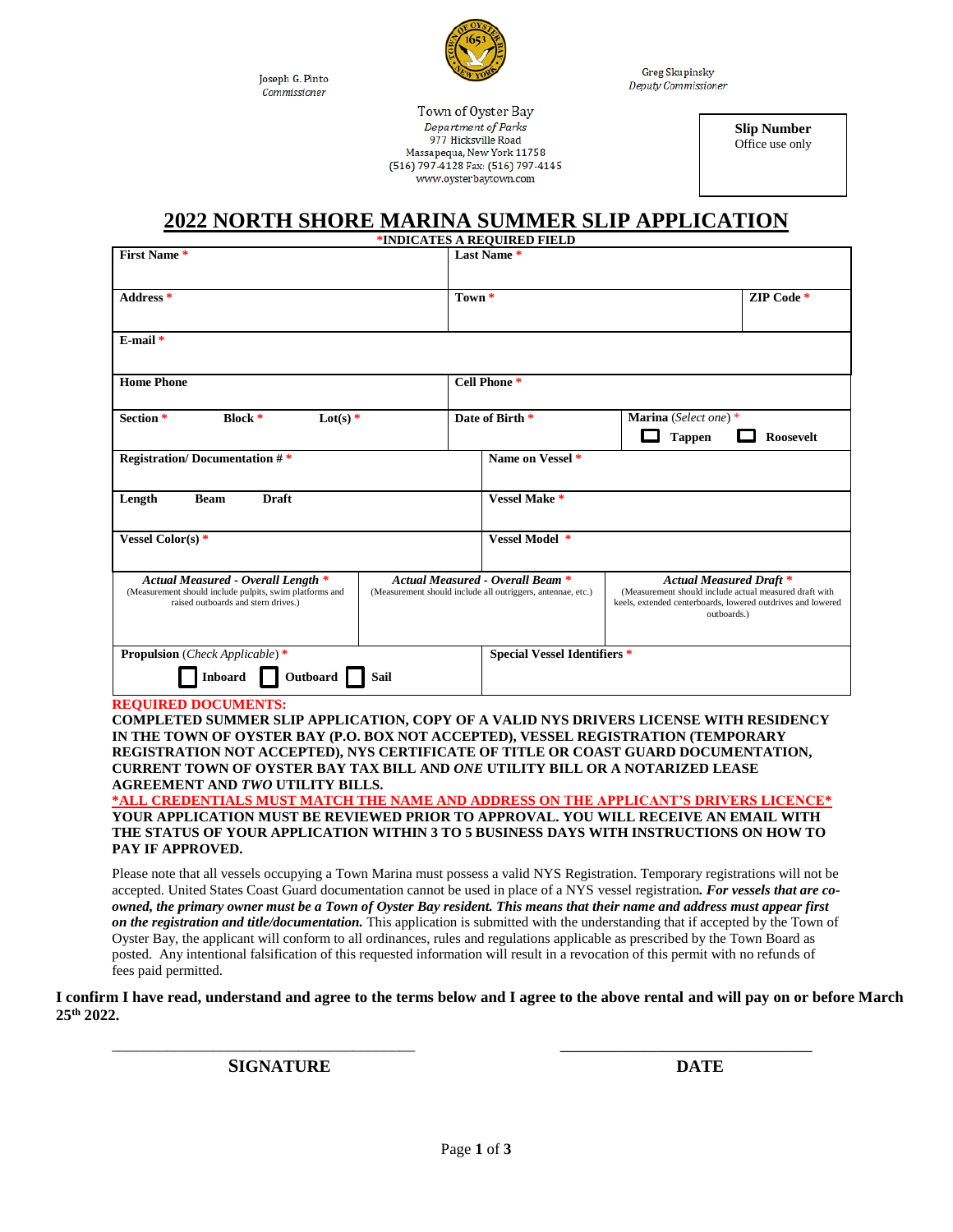Joseph G. Pinto Commissioner



**Greg Skupinsky** Deputy Commissioner

Town of Oyster Bay Department of Parks 977 Hicksville Road Massapequa, New York 11758 (516) 797-4128 Fax: (516) 797-4145 www.ovsterbavtown.com

## **TOWN OF OYSTER BAY NORTH SHORE MARINAS**

The season shall BEGIN on April 11, 2022 and END on November 13, 2022. All vessel(s) MUST be removed on or before November 13, 2022 or have applied for Winter Storage, failure to do so will result in a daily \$50 penalty fee. There will be **NO** in-person applications, returning seasonal slip holders or applicants assigned a slip from the waiting list can apply online by visiting **<https://oysterbaytown.com/parks>** and click "resident portal sign-in".

## **TERMS AND CONDITIONS**

- **1)** All boat and boating equipment docked, berthed, located or left at Town Facilities are left at the sole risk of the owner of said boats and equipment and permission to so dock, berth, locate or leave such property is conditioned upon the owner's acceptance of said risk. All boat and boat equipment owners are reminded to obtain adequate insurance before making use of Town facilities and shall provide a copy of such policy and expiration date to the Beaches Division upon request.
- **2)** Tenants are prohibited from attaching any device or hardware to any dock, pole or stanchion.
- **3)** The licensee and guests expressly assumes all risk of loss due to damages, theft, vandalism, or accident to their property while berthed in the marina and expressly releases the Town of Oyster Bay, its agents, officers, and employees from any and all claims whatsoever for loss, damage, fire, theft, or accident to their property.
- **4)** The security that is provided at the marinas is for the protection of Town property. The Town does not assume responsibility for damage done to vessels docked at Town marinas.
- **5)** Upon assignment of a boat slip, which is for the exclusive use of the licensee, said boat slip SHALL NOT be transferable to another person or to another vessel.
- **6)** Once a vessel is assigned a slip in a category, only that vessel may occupy said slip. The only change in slip assignment permitted will be those that involve slips in the applicant's authorized category size. The change in slip assignment will only be made through the Beaches Division.
- **7)** A tenant who wishes to place a different vessel in his/her assigned slip will be permitted to do so only under the following conditions:
	- **a)** The vessel's overall length must fall within the original category size (for example in the 26-31 foot category, the different vessel cannot be less than 26 feet or more than 31 feet in overall length).
	- **b)** The tenant has ownership of the new vessel and they remain the primary owner.
- **8)** A tenant may not:
	- **a)** Own or be co-owner of more than one vessel which occupies a slip in either north shore marina.
	- **b)** Trade up or down in vessel size that takes them out of their category.
	- **c)** Transfer ownership to other persons (full or part) and maintain current slip.
- **9)** Tenants are required to have a copy of their valid New York State Registration and NYS Certificate of Title or Coast Guard Documentation on file at all times.
- **10) All vessels occupying a Town Marina must possess a valid New York State Registration. New York State Vehicle and Traffic Law, Title 11, Article 48, Section 2251 requires all vessels in New York waters to be registered. United States Coast Guard Documentation cannot be used in place of a New York State Vessel Registration. Temporary Registrations will NOT be accepted.**
- **11)** The senior citizen discount applies to a vessel that is owned by a person who turns sixty on or before October 31st of this year based on information submitted during the membership application process.
- **12)** The Tenant shall notify the Beaches Division of all work to be done on the Tenant's Vessel and shall provide the Marina with the names of the individuals ("Contractors") prior to commencing any work on said Vessel and proof insurance coverage shall be provided to the Marina prior to commencing the work.
- **13) All deadlines for receipt of various documents, required deposits, and final payment must be met. No extensions will be granted. Failure to do so could result in the revocation of the tenant's assigned slip.**
- **14) Bills must be paid on or before their due date, failure to do so will result in a daily \$50 penalty fee. Any late charges and legal fees incurred in collecting any sums due will be added to the balance due.**
- **15)** The boat slip licensees are under the express stipulation that the licensee shall not sub-lease or assign such space to anyone.
- **16)** All requests for refunds must be made in writing mailed or emailed to the Parks Department's main office.